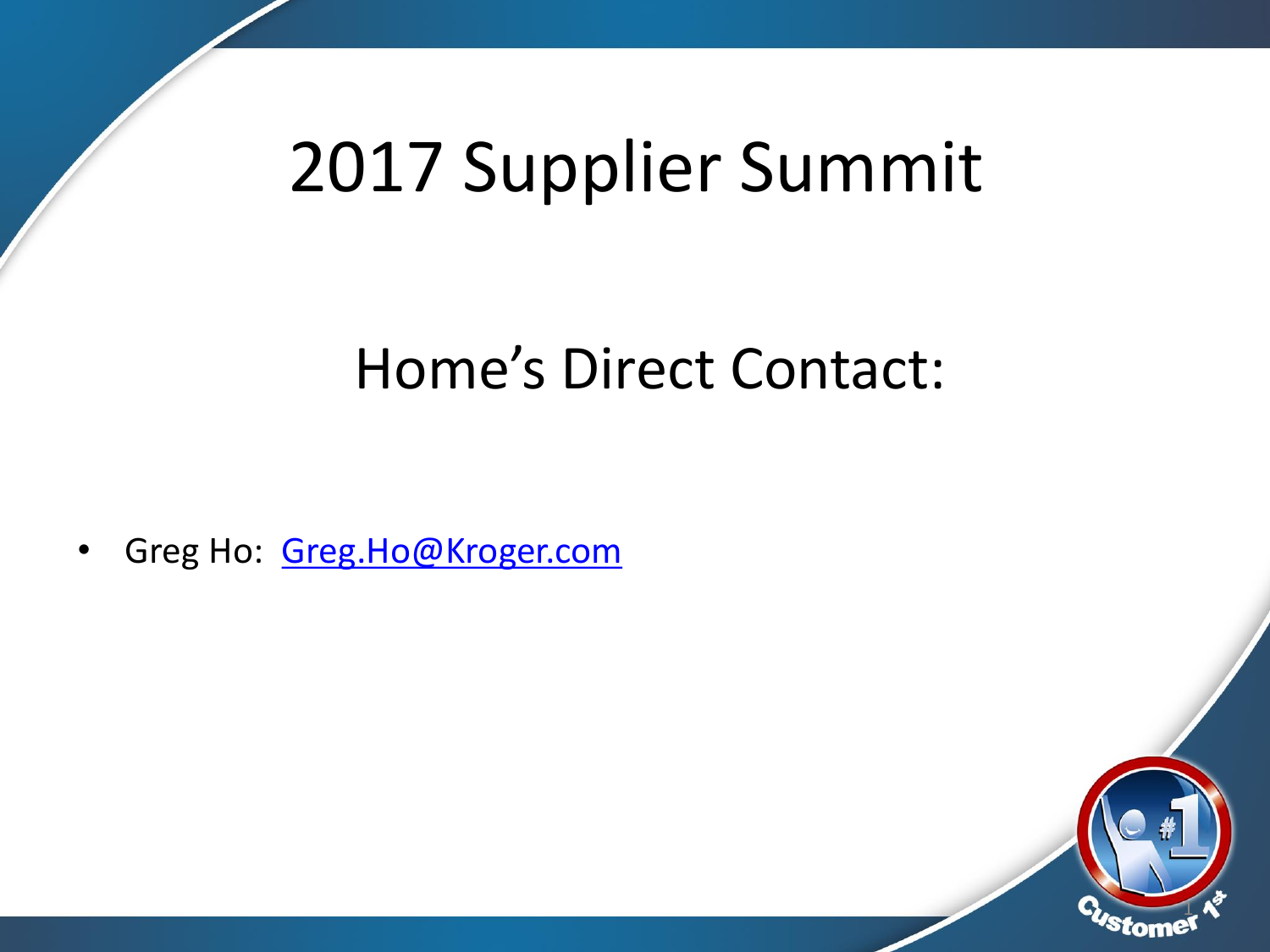## Final QC Product Inspection Kroger GM Home's expectations:

- Applies to both Kroger's direct import or domestic purchase in Our Brands.
- Non-Kroger Brands are exempted. Suppliers should self inspect.
- Li & Fung's suppliers making Kroger Brands should follow Li & Fung's Final QC inspection Policy.
- Do not confuse Sourcing's Final QC Product inspection with the Compliance team's Factory Social Compliance or BV's Product safety testing.
- Suppliers to work closely with Kroger Product Developers on "Our Brand" products to review and approve pre-production sample standard.
- Suppliers to perform their raw material inspections and multiple inline inspections at key stages of the production line to ensure all product match pre-production sample standard.
- Suppliers should use General Inspection Level II to determine sample size and AQL (Acceptance Quality Limit) should be set at 0% for critical, 2.5% for major and 4.0% for minor defects.

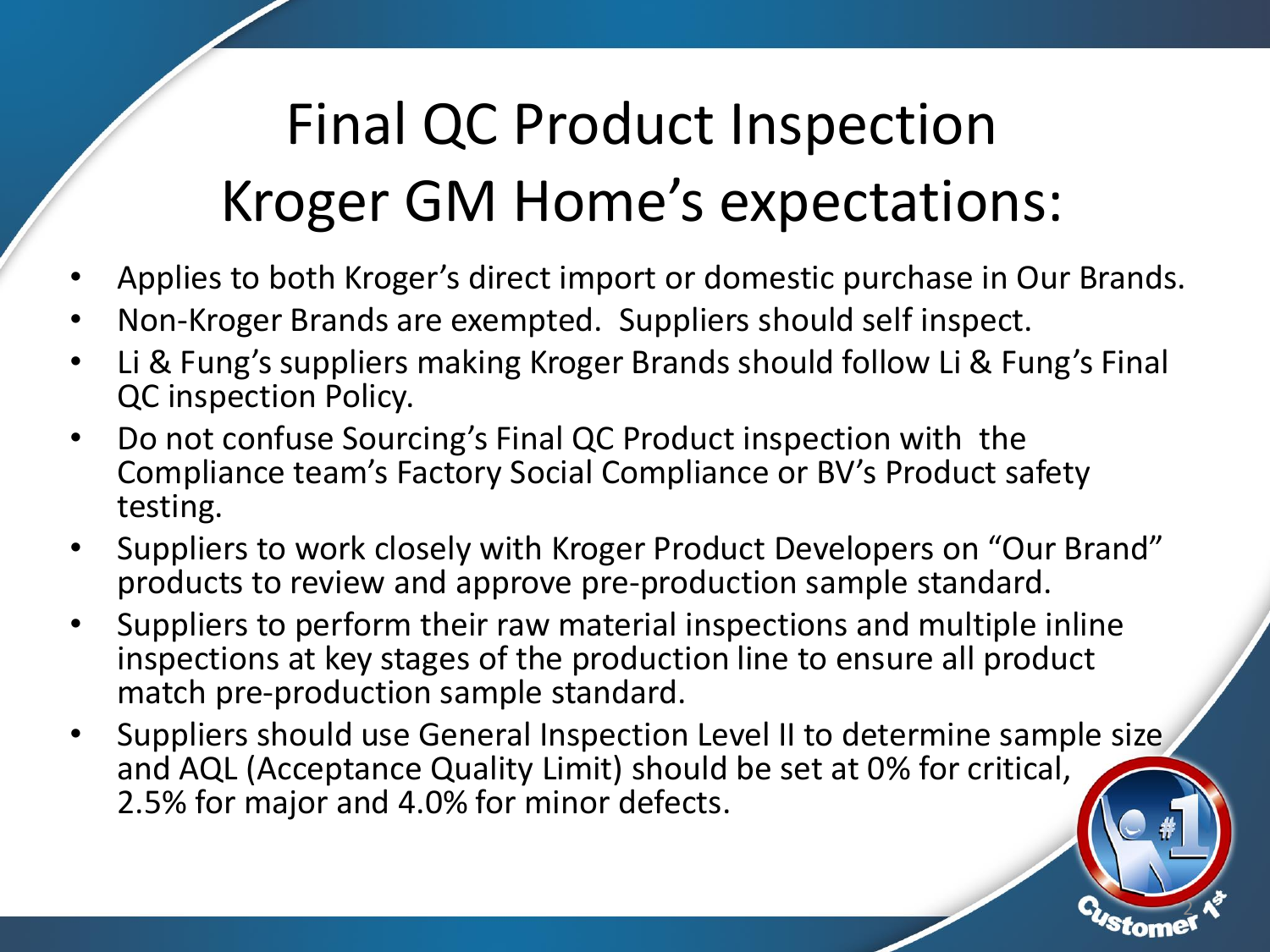# AQL Tables:

#### Sample size code letters & AQL allowed

Sample size code letters

| Lot size (Number of |     |         | General inspection levels |   |   | Special inspection levels |                |        |         | Code   | Sample    |           |           |           |           |           |
|---------------------|-----|---------|---------------------------|---|---|---------------------------|----------------|--------|---------|--------|-----------|-----------|-----------|-----------|-----------|-----------|
| ordered products)   |     |         |                           |   | Ш | S-1                       | S <sub>2</sub> | S 3    | S-4     | letter | size      | 1.0       | 1.5       | 2.5       | 4.0       | 6.5       |
|                     | to. | 8       | А                         | Α | В | А                         | А              | Α      | Α       | А      | 2         | $\leq 0$  | ≤0        | $\leq 0$  | $\leq 0$  | ≤0        |
| 9                   | to  | 15      | Α                         | B | С | Α                         | Α              | Α      | Α       | в      | 3         | $\leq 0$  | ≤0        | ≤0        | $\leq 0$  | ≤0        |
| 16                  | to. | 25      | B                         | С | D | Α                         | Α              | B      | B       | с      | 5         | $\leq 0$  | ≤0        | ≤0        | $\leq 0$  | ≤ 1       |
| 26                  | to. | 50      | ⌒<br>◡                    |   | Ε | A                         | B              | B      | ⌒<br>◡  | D      | 8         | ≤0        | $\leq 0$  | ≤0        | ≤1        | ≤ 1       |
| 51                  | to  | 90      | ⌒                         | Ε | Е | B                         | B              | ⌒      | ⌒<br>U  | Е      | 13        | $\leq 0$  | ≤0        | ≤1        | ≤1        | ≤ 2       |
| 91                  | to  | 150     | D                         | E | G | B                         | В              | ⌒<br>◡ | r.<br>υ | F      | 20        | ≤0        | ≤1        | ≤ 1       | $\leq 2$  | $\leq 3$  |
| 151                 |     | 280     | F                         | G | Η | В                         | ⌒              | D      | Е       | G      | 32        | ≤ 1       | ≤1        | $\leq 2$  | $\leq 3$  | ≤5        |
|                     | to. |         |                           |   |   |                           | U<br>⌒         |        |         | н      | 50        | $\leq 1$  | ≤2        | $\leq 3$  | ≤5        | $\leq 7$  |
| 281                 | to. | 500     |                           | Н | J | B                         | ◡              | D      | Ε       | J      | 80        | $\leq 2$  | $\leq 3$  | ≤5        | ≤7        | ≤ 10      |
| 501                 | to. | ,200    | G                         |   | Κ | ⌒                         | ⌒              | E      | F       | κ      | 125       | $\leq 3$  | $\leq 5$  | $\leq 7$  | $\leq 10$ | ≤ 14      |
| .201                | to  | 3,200   | Η                         | Κ |   | ⌒                         | D              | Ε      | G       |        | 200       | $\leq 5$  | s 7       | $\leq 10$ | $\leq 14$ | ≤ 21      |
| 3,201               | to  | 10,000  | ٠I                        |   | Μ | ⌒                         | D              | Е      | G       | М      | 315       | $\leq 7$  | $\leq 10$ | $\leq 14$ | ≤ 21      | $\leq 21$ |
| 10,001              | to. | 35,000  | Κ                         | М | Ν | ⌒                         | D              | Е      | Η       | N      | 500       | $\leq 10$ | ≤ 14      | $\leq 21$ | $\leq 21$ | ≤ 21      |
| 35,001              | to  | 150,000 |                           | N | P | D                         | Е              | G      | J       | P      | 800       | $\leq 14$ | $\leq 21$ | $\leq 21$ | ≤ 21      | ≤ 21      |
| 150,001             | to. | 500,000 | М                         | P | Q | D                         | Е              | G      | J       | Q      | ,250      | ≤ 21      | $\leq 21$ | $\leq 21$ | ≤ 21      | $\leq 21$ |
| 500,001<br>and over |     | N       |                           | R |   | E                         | Н              | Κ      | R       | 2,000  | $\leq 21$ | $\leq 21$ | ≤ 21      | $\leq 21$ | ≤ 21      |           |

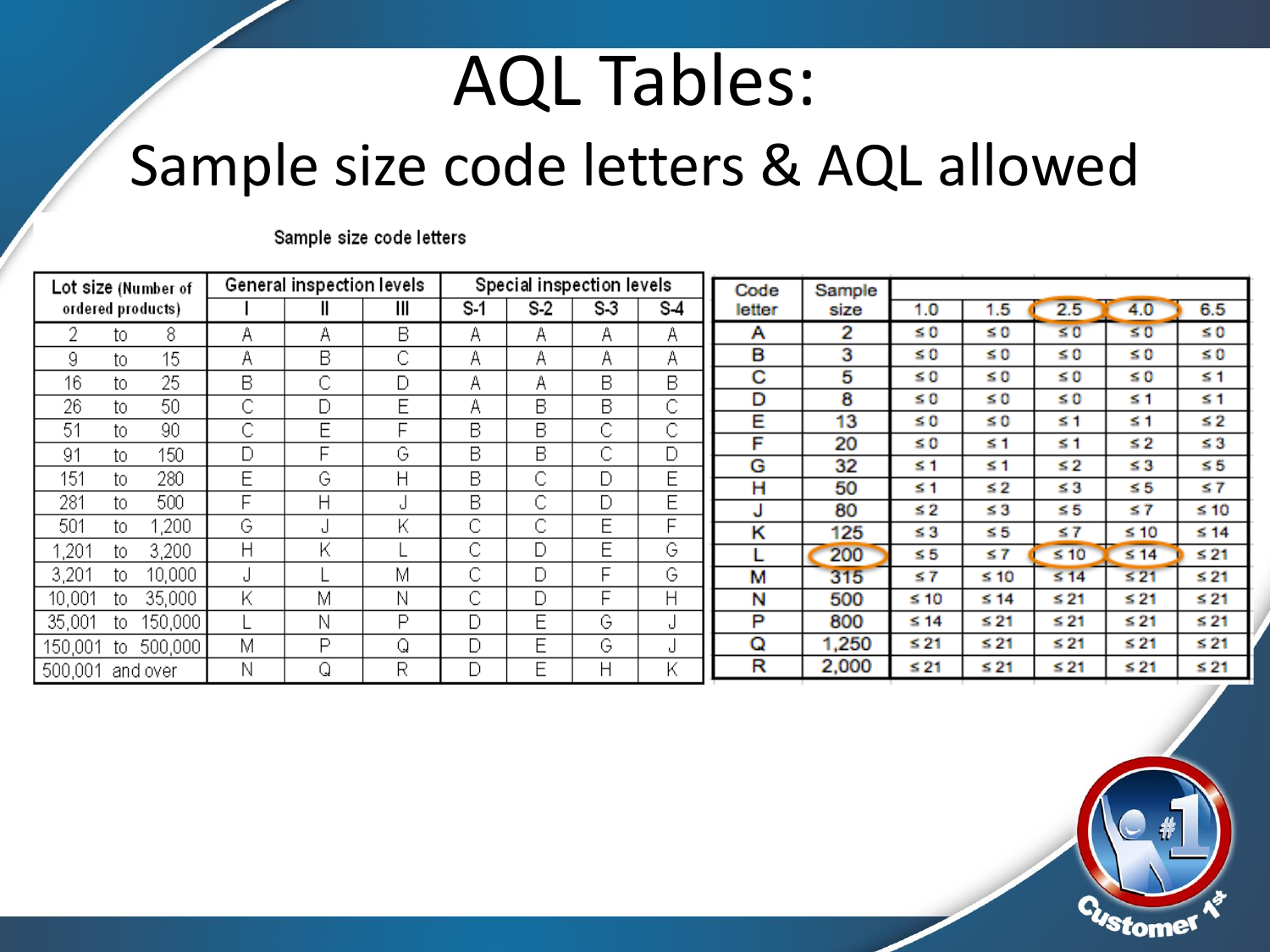### Ready to pack! Now, what?

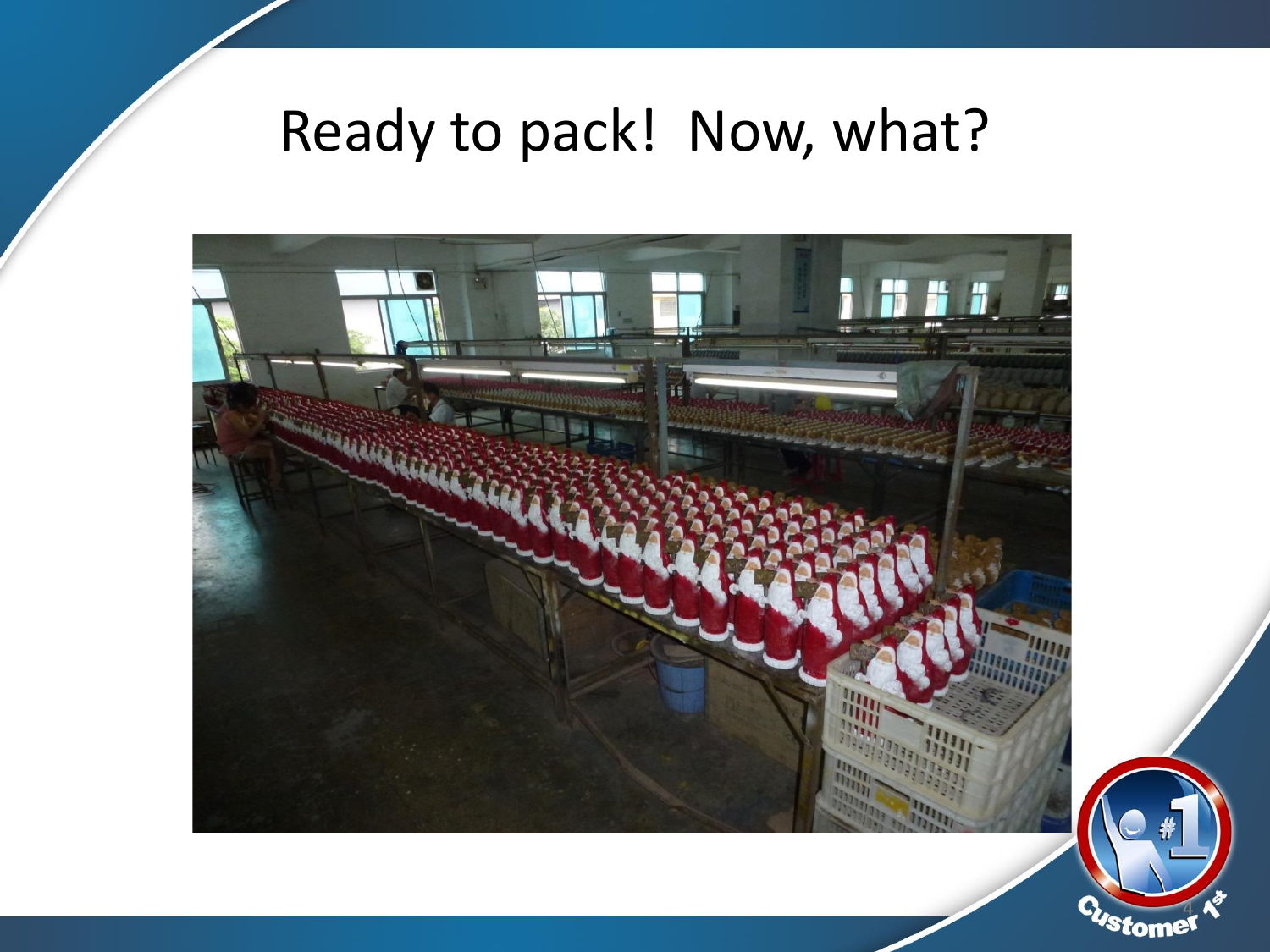#### Option #1

### Hire 3<sup>rd</sup> Party, SGS, to do the Inspection

- Please email greg.ho@kroger.com your intent of using SGS. Please also include quote sheet, PO ship date and order quantity information in your email.
- Kroger team will review your product and provide SGS contacts and further instructions.
- In order to receive a "Pass" rating with SGS, you will need to submit an approved sample that was signed by Product Developer during your product approval.
- If you plan to use a different 3<sup>rd</sup> party inspection company, please email greg.ho@kroger.com for approval.
- SGS will send the final audit result to Kroger and copy the suppliers.
- Kroger team will then follow up with additional comments within 2 business days.

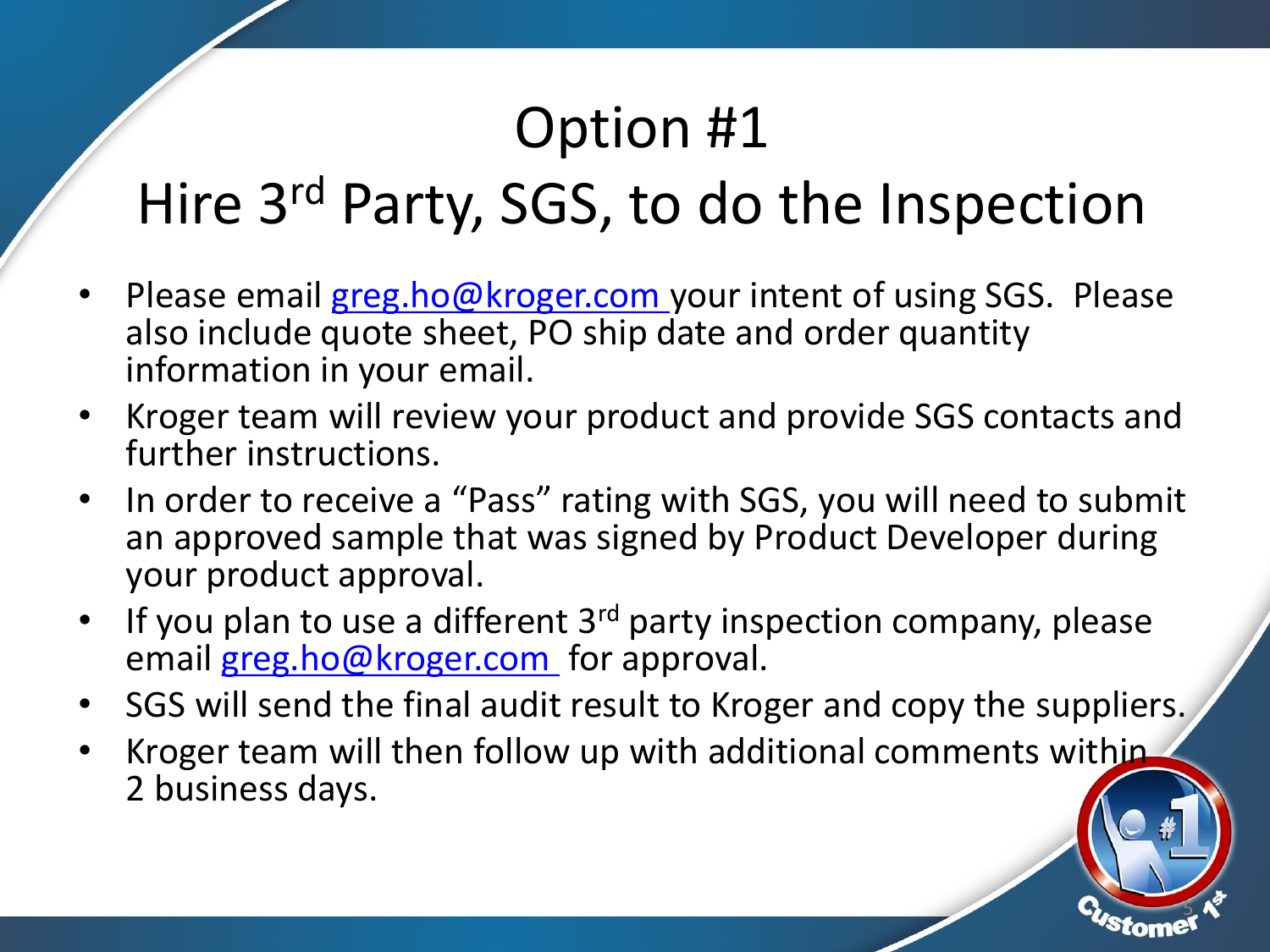## Option 2:

#### In-house inspection by supplier

- No change on your existing Production samples process with Product Developers.
- Prior to your production, please send an example of your in-house inspection report to greg.ho@kroger.com. This item should be a similar product type that Kroger is buying.
- E-mail subject line should read "Home (Supplier name), (Product Type), in-house QC inspection report approval request-MMDDYY".
- This inspection needs to be an actual inspection previously performed and not a blank file. Please cross off/delete any proprietary and customer information. We are mainly reviewing your protocols and see where your QCs are focusing on.
- If your inspection protocols and format meet our requirements, we will grant you to perform your own Final QC Inspection. You should have our ruling within 7 days.

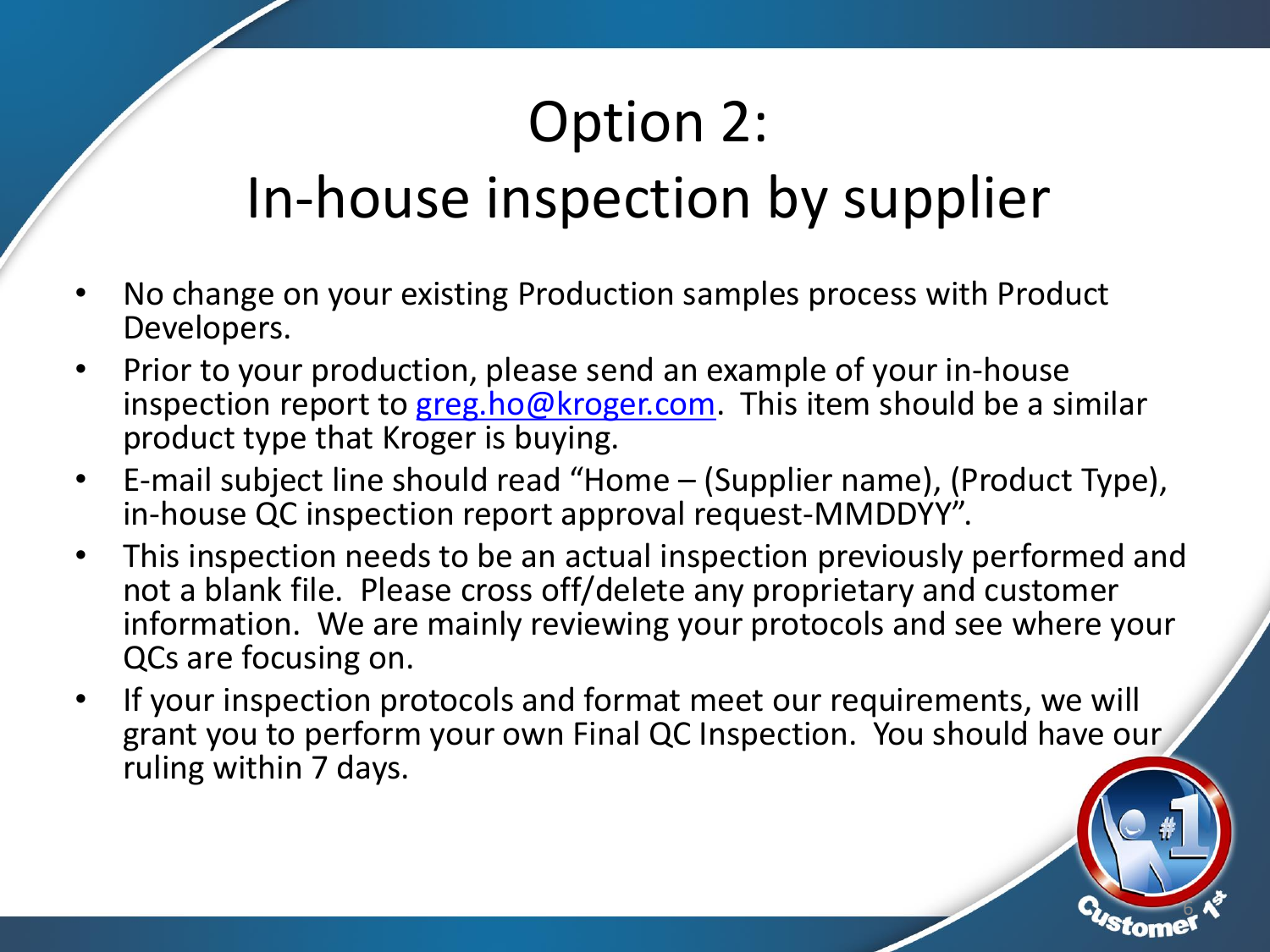## Submitting in-house Final Inspection Report to Kroger Sourcing

- First and foremost, you must have a "Passed" BV's GM product safety compliance report and a passing grade from our Social Compliance before Kroger will accept your shipment.
- Send Final Quality inspection Report to greg.ho[@kroger.com](mailto:DirectGlobalSourcing@kroger.com) File name should be "*YYYY MM DD – FM (or KGM) PO #\_\_\_\_, SKU #\_\_\_\_\_ Inspection Report*".
- Attached Direct Import Quote Sheet to the same email.
- For Domestic purchase in Our Brands, please inform us in your email text so we know there won't be a DI QS attached.
- Direct Import Quote sheet's file name should contain product item number and a brief product description.
- Mail size should be less than 15MB per email. If your inspection report exceeds this size, please break them into multiple parts.

7

• Our goal is to review and comment within 2 business days.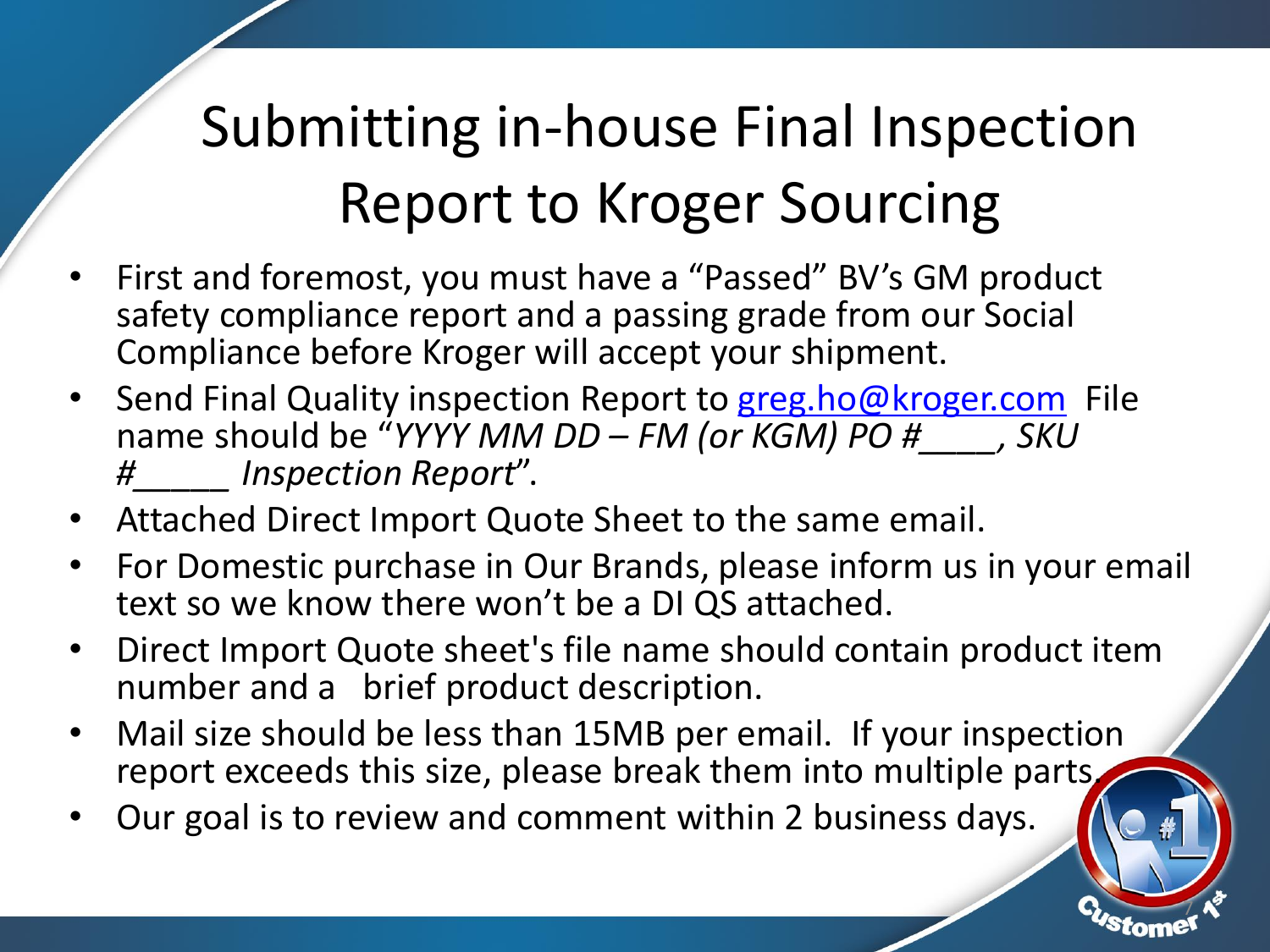### Once Sourcing approved your Inspection report, let them sail!



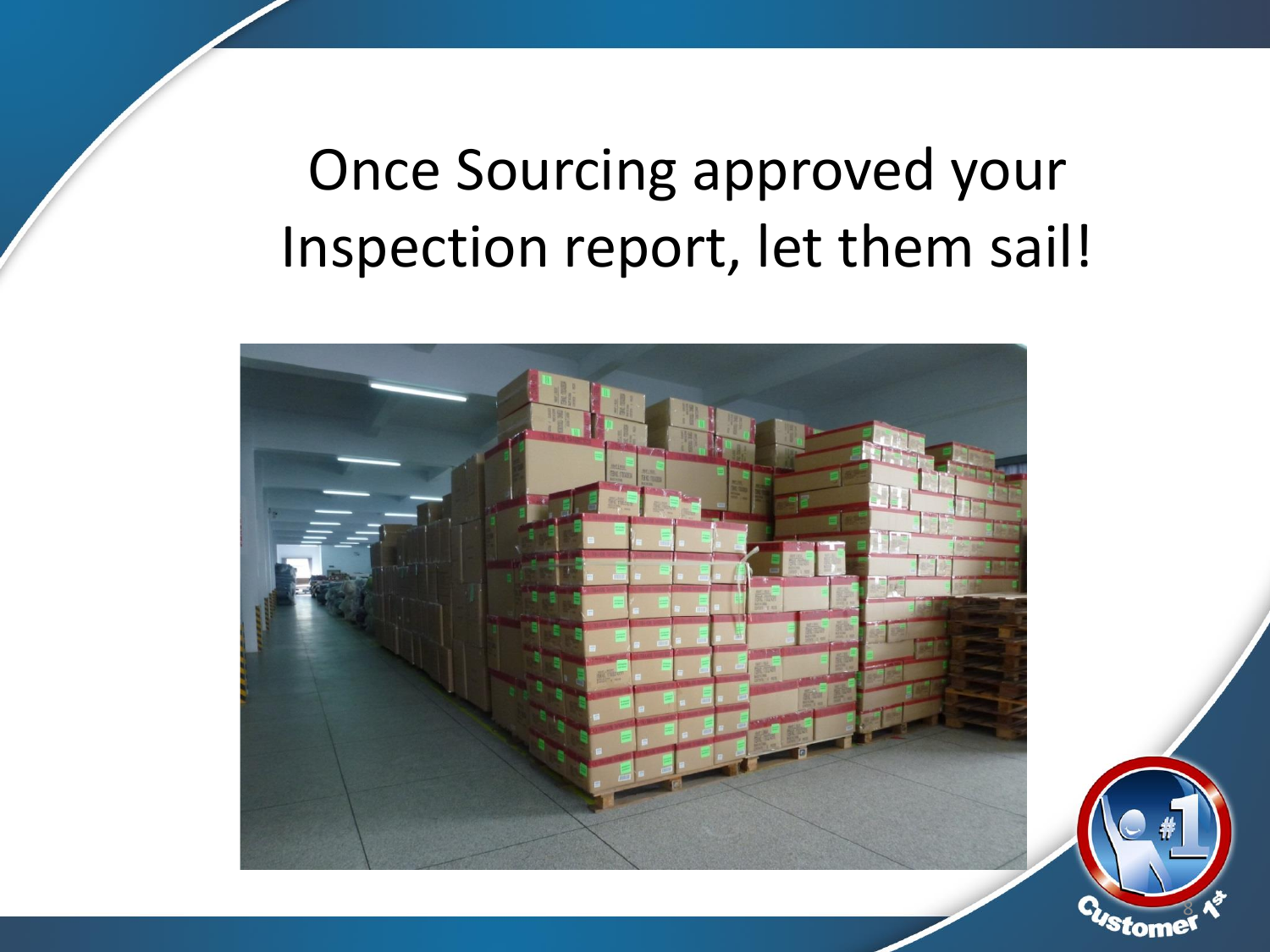### Kroger Home Sourcing team will perform random product inspections



9